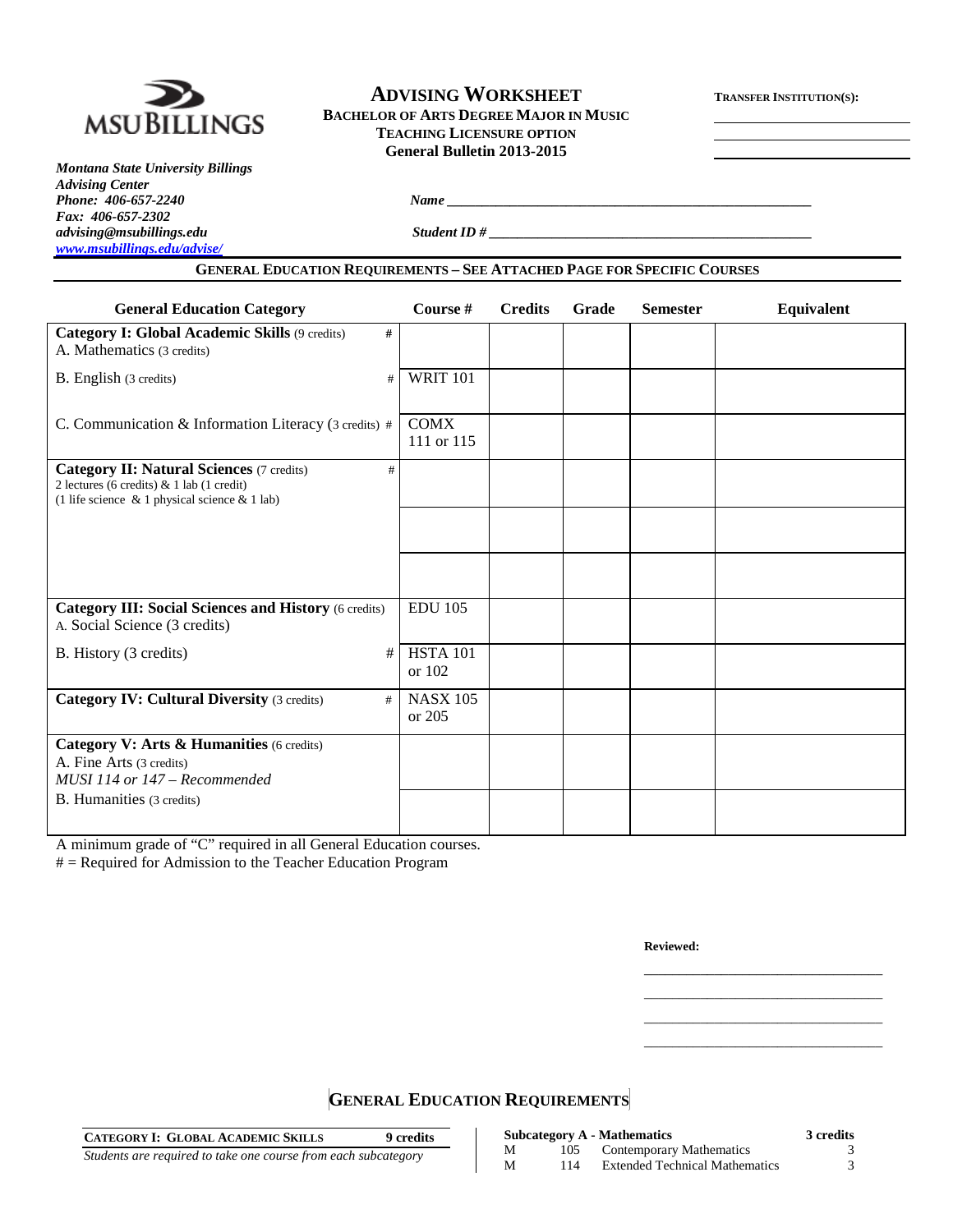| М                       | 121 | College Algebra                        | 3         |
|-------------------------|-----|----------------------------------------|-----------|
| М                       | 122 | College Trigonometry                   | 3         |
| М                       | 131 | Mathematics for Elementary Teachers II | 3         |
| М                       | 143 | <b>Finite Mathematics</b>              |           |
| М                       | 171 | Calculus I                             | 4         |
| <b>STAT</b>             | 141 | Introduction to Statistical Concepts   | 3         |
| <b>STAT</b>             | 216 | Introduction to Statistics             | 4         |
|                         |     |                                        |           |
|                         |     |                                        |           |
| Subcategory B - English |     |                                        | 3 credits |
| WRIT                    | 101 | College Writing I                      | 3         |
| WRIT                    | 121 | Introduction to Technical Writing      | 3         |
| WRIT                    | 122 | Introduction to Business Writing       | 3         |
| WRIT                    | 201 | College Writing II                     | 3         |
| WRIT                    | 220 | Business & Professional Writing        | 3         |

#### **Subcategory C- Communication & Information Literacy 3 credits** *COMX 111 Introduction to Public Speaking 3*

*OR COMX 115 Introduction to Interpersonal Communication3*

|             |         | CATEGORY II: NATURAL SCIENCES 6 cr. lecture & 1 cr. lab            |                                  |
|-------------|---------|--------------------------------------------------------------------|----------------------------------|
|             |         | Students are required to take one course from each subcategory and |                                  |
|             |         | at least one corresponding lab or SCIN 101, 102, 103 & 104         |                                  |
|             |         | <b>Subcategory A - Life Sciences</b>                               | 3-4 credits                      |
| <b>BIOB</b> | 101     | Discover Biology                                                   | 3                                |
| <b>BIOB</b> | 102     | Discover Biology Lab                                               | 1                                |
| <b>BIOB</b> | 160     | Principles of Living Systems                                       | 3                                |
| <b>BIOB</b> | 161     | Principles of Living Systems Lab                                   | 1                                |
|             |         | <b>Subcategory B – Physical Sciences</b>                           | 3-4 credits                      |
| ASTR        | 110     | Introduction to Astronomy                                          | 3                                |
| ASTR        | $111 -$ | Introduction to Astronomy Lab                                      | 1                                |
| <b>CHMY</b> | 121     | Introduction to General Chemistry                                  | 3                                |
| <b>CHMY</b> | 122     | Introduction to General Chemistry Lab                              | 1                                |
| <b>CHMY</b> | 141     | College Chemistry I                                                | 3                                |
| <b>CHMY</b> | 142     | College Chemistry Laboratory I                                     | 1                                |
| <b>GEO</b>  | 101     | <b>Introduction to Physical Geology</b>                            | 3                                |
| <b>GEO</b>  | 102     | Introduction to Physical Geology Laboratory                        | $\mathbf{1}$                     |
| <b>GPHY</b> | 111     | Introduction to Physical Geography                                 | 3                                |
| <b>GPHY</b> | 112     | Introduction to Physical Geography Lab                             | 1                                |
| <b>PHSX</b> | 103     | Our Physical World                                                 | 3                                |
| <b>PHSX</b> | 104     | Our Physical World Lab                                             | $\mathbf{1}$                     |
| <b>PHSX</b> | 205     | <b>College Physics I</b>                                           | 3                                |
| <b>PHSX</b> | 206     | College Physics I Lab                                              | 1                                |
| <b>PHSX</b> | 105     | Fundamentals of Phys Sci                                           | 3                                |
| <b>PHSX</b> | 106     | Fundamentals of Phys Sci Lab                                       | 1                                |
|             |         | Subcategories A and B – Integrated Sciences                        | <b>7</b> credits                 |
|             |         | SCIN 101, 102, 103 $&$ 104 Integrated Sciences                     | $3, \frac{1}{2}, 3, \frac{1}{2}$ |
|             |         |                                                                    |                                  |
|             |         |                                                                    |                                  |
|             |         |                                                                    |                                  |

|                   |     | <b>CATEGORY III: SOCIAL SCIENCES AND HISTORY</b>               | <b>6</b> credits         |
|-------------------|-----|----------------------------------------------------------------|--------------------------|
|                   |     | Students are required to take one course from each subcategory |                          |
|                   |     |                                                                | 3 credits                |
|                   |     | <b>Subcategory A – Social Sciences</b>                         |                          |
| <b>ANTY</b>       | 217 | Physical Anthropology & Archeology                             | 3                        |
| <b>BGEN</b>       | 105 | Introduction to Business                                       | 3                        |
| <b>COMX</b>       | 106 | Communicating in a Dynamic Workplace                           | 3                        |
| <b>ECNS</b>       | 201 | Principles of Microeconomics                                   | 3                        |
| <b>ECNS</b>       | 202 | Principles of Macroeconomics                                   | 3                        |
| <i><b>EDU</b></i> | 105 | <b>Education and Democracy</b>                                 | $\overline{\mathbf{3}}$  |
| <b>GPHY</b>       | 141 | Geography of World Regions                                     | 3                        |
| <b>HTH</b>        | 110 | Personal Health and Wellness                                   | 3                        |
| <b>PSCI</b>       | 210 | Introduction to American Government                            | 3                        |
| <b>PSCI</b>       | 220 | Introduction to Comparative Government                         | 3                        |
| <b>PSYX</b>       | 100 | Introduction to Psychology                                     | 3                        |
| <b>PSYX</b>       | 231 | Human Relations                                                | 3                        |
| SOCI              | 101 | Introduction to Sociology                                      | 3                        |
| <b>SOCI</b>       | 201 | Social Problems                                                | $\overline{\mathcal{E}}$ |
|                   |     |                                                                |                          |
|                   |     | <b>Subcategory B - History</b>                                 | 3 credits                |
| HSTA              | 101 | <b>American History I</b>                                      | 3                        |
| OR                |     |                                                                |                          |
| <b>HSTA</b>       | 102 | <b>American History II</b>                                     | 3                        |
|                   |     | <b>CATEGORY IV: CULTURAL DIVERSITY</b>                         | 3 credits                |
| <b>NASX</b>       | 105 | <b>Introduction to Native American Studies</b>                 | 3                        |
| OR                |     |                                                                |                          |
| NASX              | 205 | <b>Native Americans in Contemporary Society</b>                | 3                        |

|             |                                        | <b>6</b> credits                                                                                                                                                                                                                                                                                                  |
|-------------|----------------------------------------|-------------------------------------------------------------------------------------------------------------------------------------------------------------------------------------------------------------------------------------------------------------------------------------------------------------------|
|             |                                        |                                                                                                                                                                                                                                                                                                                   |
|             |                                        | 3 credits                                                                                                                                                                                                                                                                                                         |
|             | Art Fundamentals                       | 3                                                                                                                                                                                                                                                                                                                 |
| ARTZ        | Visual Language-Drawing                | 3                                                                                                                                                                                                                                                                                                                 |
| ARTZ        | Ceramics for Non-majors                | 3                                                                                                                                                                                                                                                                                                                 |
| CRWR        | <b>Intro Creative Writing Workshop</b> | 3                                                                                                                                                                                                                                                                                                                 |
| 160         | Introduction to World Cinema           | 3                                                                                                                                                                                                                                                                                                                 |
| 270         | Film & Literature                      | 3                                                                                                                                                                                                                                                                                                                 |
| 260<br>MART |                                        | 3                                                                                                                                                                                                                                                                                                                 |
| 101<br>MUSI | <b>Enjoyment of Music</b>              | 3                                                                                                                                                                                                                                                                                                                 |
| 114         | Band: MSUB Symphonic                   | 1                                                                                                                                                                                                                                                                                                                 |
| MUSI<br>131 | Jazz Ensemble I: MSUB                  | 1                                                                                                                                                                                                                                                                                                                 |
| 147         |                                        | 1                                                                                                                                                                                                                                                                                                                 |
| 101<br>THTR | Introduction to Theatre                | 3                                                                                                                                                                                                                                                                                                                 |
| 120         | Introduction to Acting I               | 3                                                                                                                                                                                                                                                                                                                 |
|             |                                        | 3 credits                                                                                                                                                                                                                                                                                                         |
| 150         | Introduction to Art History            | 3                                                                                                                                                                                                                                                                                                                 |
|             | Perspectives and Understanding         | 3                                                                                                                                                                                                                                                                                                                 |
| 110         | Introduction to Literature             | 3                                                                                                                                                                                                                                                                                                                 |
|             | The Bible as Literature                | 3                                                                                                                                                                                                                                                                                                                 |
| 110         | Introduction to Ethics                 | 3                                                                                                                                                                                                                                                                                                                 |
| 111         | Philosophies of Life                   | 3                                                                                                                                                                                                                                                                                                                 |
|             |                                        | <b>CATEGORY V: ARTS &amp; HUMANITIES</b><br>Students are required to take one course from each subcategory<br><b>Subcategory A – Fine Arts</b><br>101<br>105<br>131<br>240<br><b>Computer Presentation and Animation</b><br>Choral Ensemble: University Chorus<br><b>Subcategory B - Humanities</b><br>111<br>240 |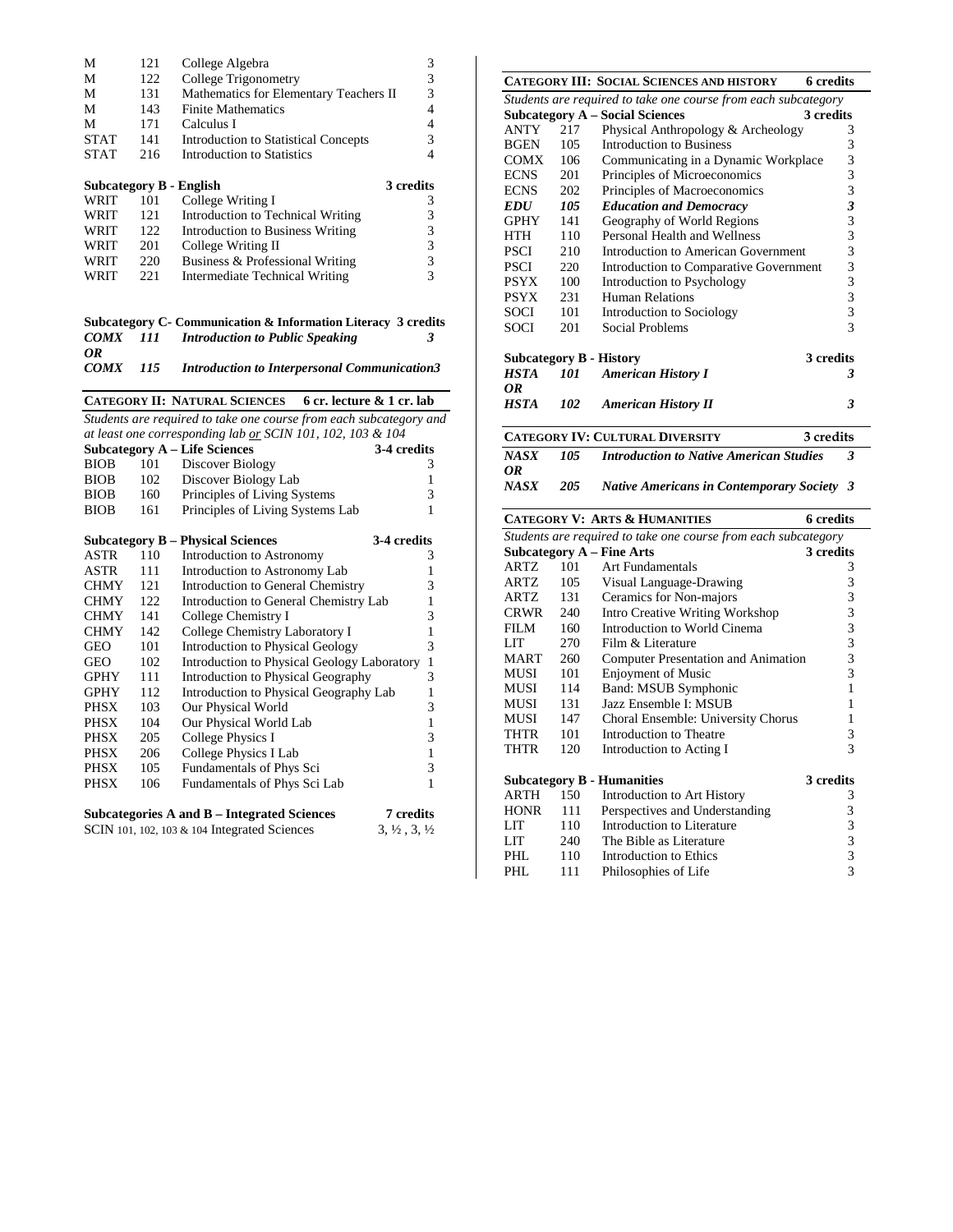|                         |                                                                      | Course                                                                                 | <b>Credits</b> | Grade | <b>Semester</b> | <b>Equivalent</b> |  |  |  |
|-------------------------|----------------------------------------------------------------------|----------------------------------------------------------------------------------------|----------------|-------|-----------------|-------------------|--|--|--|
|                         | A minimum grade of $C$ or better is required in all major coursework |                                                                                        |                |       |                 |                   |  |  |  |
|                         |                                                                      | Professional Education Core - #Required for Admission to the Teacher Education Program |                |       |                 |                   |  |  |  |
| *#EDU                   | 105                                                                  | <b>Education and Democracy</b>                                                         | 3              |       |                 |                   |  |  |  |
| ^#EDU                   | 220/                                                                 | Human Growth and Development/                                                          | 3              |       |                 |                   |  |  |  |
|                         | 220L                                                                 | Lab (45 hour practicum required)                                                       |                |       |                 |                   |  |  |  |
| #EDU                    | 221                                                                  | <b>Educational Psychology and Measurement</b>                                          | 3              |       |                 |                   |  |  |  |
| $^{\wedge\text{HEDSP}}$ | 204                                                                  | Introduction to Teaching Exceptional Learners<br>(15 hour practicum required)          | 3              |       |                 |                   |  |  |  |
| <b>HTH</b>              | 412                                                                  | Alcohol, Tobacco and Other Drug Awareness (ATOD)                                       |                |       |                 |                   |  |  |  |
| <b>EDU</b>              | 333                                                                  | Reading and Writing Across the Curriculum                                              | 3              |       |                 |                   |  |  |  |
| <b>EDU</b>              | 380                                                                  | Introduction to Curriculum Planning/Practice                                           | 2              |       |                 |                   |  |  |  |
| <b>EDU</b>              | 354                                                                  | Secondary Junior Field                                                                 | 2              |       |                 |                   |  |  |  |
| <b>EDU</b>              | 397I                                                                 | Methods: K-12 Music                                                                    | 2              |       |                 |                   |  |  |  |
| <b>EDU</b>              | 406                                                                  | Philosophical, Legal & Ethical Issues in Education                                     | 3              |       |                 |                   |  |  |  |
| <b>EDU</b>              | 495A                                                                 | Student Teaching: K-12                                                                 | 9              |       |                 |                   |  |  |  |

## **Music Classes**

|                                                                                                   |     | Four (4) credits of Applied Study selected from the following:                                                  |   |  |  |  |
|---------------------------------------------------------------------------------------------------|-----|-----------------------------------------------------------------------------------------------------------------|---|--|--|--|
|                                                                                                   |     | MUSI 195A, B, C, D, E, F, G, H, I, J, K, L, M, N, O, or P                                                       |   |  |  |  |
|                                                                                                   |     |                                                                                                                 |   |  |  |  |
|                                                                                                   |     |                                                                                                                 |   |  |  |  |
|                                                                                                   |     |                                                                                                                 |   |  |  |  |
|                                                                                                   |     |                                                                                                                 |   |  |  |  |
| <b>MUSI</b>                                                                                       | 135 | Keyboard Skills I                                                                                               | 1 |  |  |  |
| <b>MUSI</b>                                                                                       | 136 | Keyboard Skills II                                                                                              | 1 |  |  |  |
| <b>MUSI</b>                                                                                       | 105 | Music Theory I                                                                                                  | 3 |  |  |  |
| <b>MUSI</b>                                                                                       | 140 | Aural Perception I                                                                                              | 1 |  |  |  |
| <b>MUSI</b>                                                                                       | 106 | Music Theory II                                                                                                 | 3 |  |  |  |
| <b>MUSI</b>                                                                                       | 141 | Aural Perception II                                                                                             | 1 |  |  |  |
| <b>MUSI</b>                                                                                       | 207 | <b>World Music</b>                                                                                              | 3 |  |  |  |
| Four (4) credits selected from the following performance ensembles, any of which may be repeated: |     |                                                                                                                 |   |  |  |  |
|                                                                                                   |     | *MUSI 114 (Band: MSUB Symphonic), MUSI 108 (Orchestra MSUB), and *MUSI 147 (Choral Ensemble: University Chorus) |   |  |  |  |
|                                                                                                   |     |                                                                                                                 |   |  |  |  |

| <b>MUSI</b> | 235 | Keyboard Skills III               | $\pm$  |  |  |
|-------------|-----|-----------------------------------|--------|--|--|
| <b>MUSI</b> | 236 | Keyboard Skills IV                |        |  |  |
| <b>MUSI</b> | 205 | Music Theory III                  | 3      |  |  |
| <b>MUSI</b> | 240 | Aural Perception III              | 1      |  |  |
| <b>MUSI</b> | 206 | Music Theory IV                   | 3      |  |  |
| <b>MUSI</b> | 241 | <b>Aural Perception IV</b>        | 1      |  |  |
| <b>MUSE</b> | 272 | Techniques: Flute and Single Reed | 1      |  |  |
| <b>MUSE</b> | 273 | Techniques: Double Reed           | 1<br>1 |  |  |
| <b>MUSE</b> | 274 | Techniques: Upper Brass           | 1      |  |  |
| <b>MUSE</b> | 275 | Techniques: Lower Brass           |        |  |  |
| <b>MUSE</b> | 276 | Techniques: Percussion            | 1      |  |  |